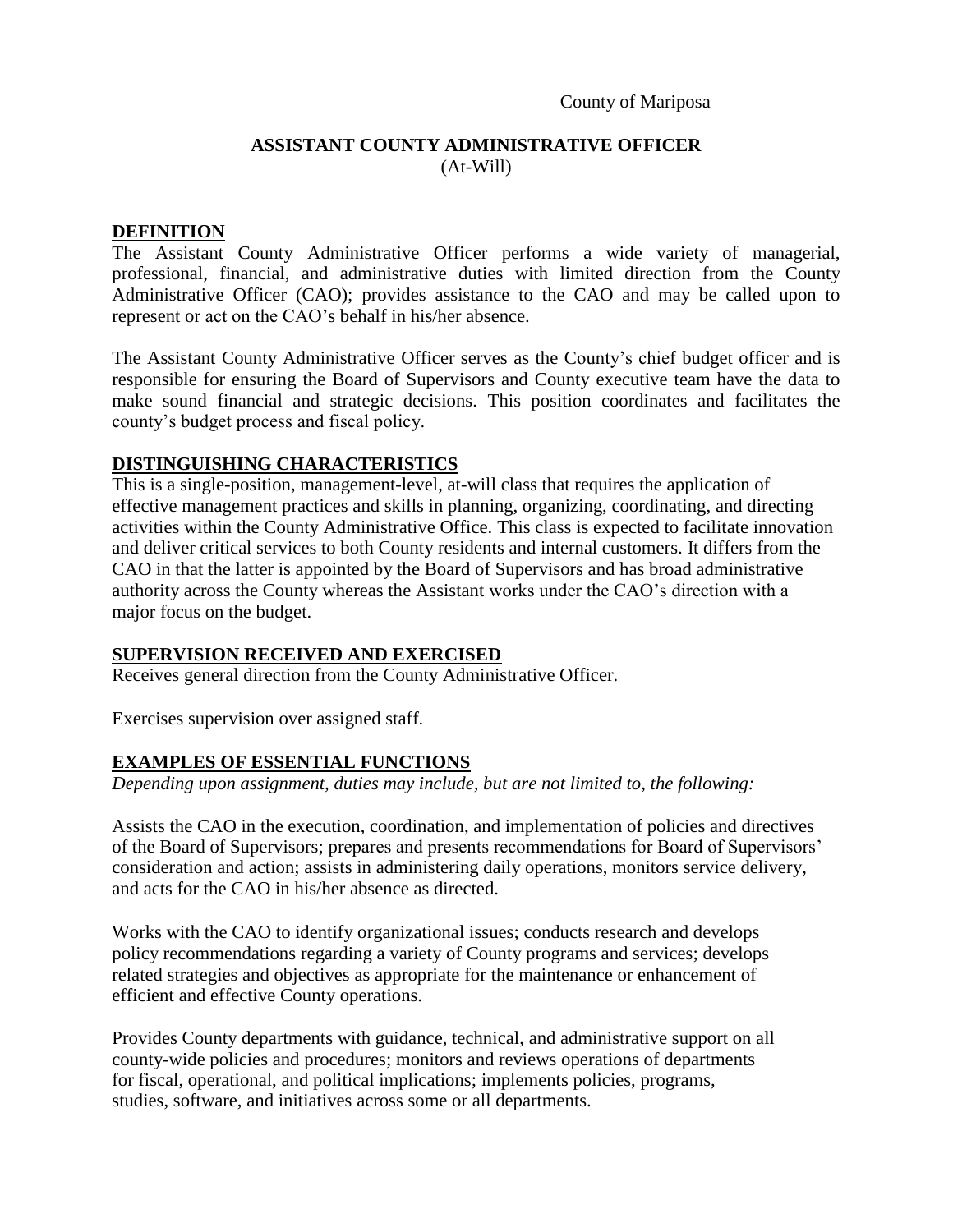County of Mariposa Assistant County Administrative Officer Page 2

Assists in the development of county-wide strategic plans and department objectives; leads in the development of long-term budgets and fiscal planning; advises on the creation and implementation of budget models, policies, and procedures including future projections and recommendations; develops performance management metrics that can be incorporated into the county budget process.

Develops and presents financial policy and funding strategy recommendations in cooperation with the County Auditor and CAO; prepares and administers self-insurance funds budget and allocates charges to appropriate departments; coordinates the development and administration of department and County budgets; assists in the development of budget-balancing strategies and prepares proposed and final budgets.

Manages assigned operations to achieve goals within budgeted funds and available personnel; plans and organizes programs and staff assignments; mentors staff and supports their professional development; reviews progress and directs changes in priorities and schedules as needed to ensure work is completed in an efficient and timely manner.

Monitors and analyzes state and federal budget developments and legislation affecting the County budget or fiscal operations.

Develops budget instructions, processes, and procedures; works with the CAO to recommend an annual operating budget based on revenue projections, proposed goals, work programs and projects; monitors and approves expenditures.

Conducts investigations, studies or surveys as requested by the Board of Supervisors to facilitate the efficient and effective use of departmental staff, materials, facilities, and services.

Oversees special projects; performs studies and surveys; manages contracts with external service providers; develops recommendations regarding County policies, programs, and services.

Represents the County at private and public sector meetings and events; gives presentations to various agencies and civic and community groups to discuss issues of relevance to County operations.

Responds to public inquiries, requests for assistance and complaints; represents the County in meetings and at various civic/community events; educates public on complex issues and encourages participation in the development of solutions and/or alternatives.

Analyzes proposed state and federal legislation; makes recommendations to the Board for positions on proposed legislation.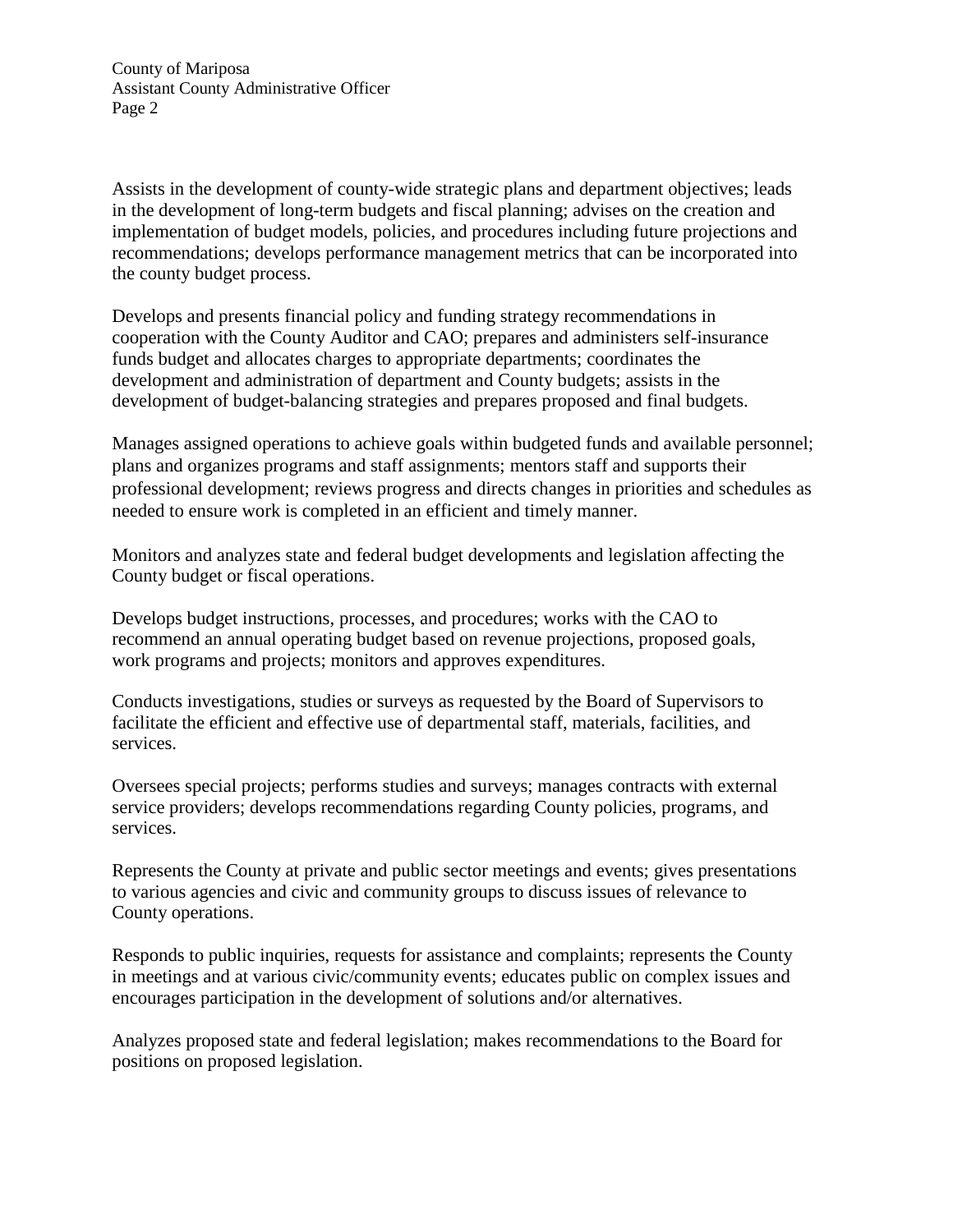County of Mariposa Assistant County Administrative Officer Page 3

Develops and maintains systems and records that provide for proper documentation, control and evaluation of operations.

Acts as or represents the CAO in his/her absence as required.

Performs related duties as assigned.

## **EMPLOYMENT STANDARDS**

### **Knowledge of:**

All pertinent federal, state, and county laws, codes, ordinances, regulations and standards affecting County administration.

Principles, practices, methods, and procedures of public sector fiscal management, including budget preparation, expenditure control, fund accounting, and financial recordkeeping.

Administrative principles and methods, including goal setting, policy and organizational analysis, strategic planning, program development and implementation, and county government.

Modern principles and practices of management and supervision.

Methods of business letter and report preparation.

English usage, spelling, grammar, and punctuation.

Mathematics as related to fiscal/budget analysis and accounting and common statistical functions used for data analysis.

Modern office procedures, practices, and technology.

Information systems technology and specific applications for administrative and financial analysis, recordkeeping and reporting.

#### **Ability to:**

Interpret, analyze, and apply federal, state, and local laws, rules, and regulations pertaining to County administration.

Develop, implement, and interpret department/County goals, objectives, policies, procedures, and work standards.

Establish cooperative and effective working relationships with the Board of Supervisors, a variety of County departments, colleagues, outside organizations, and the citizens served; act with a high degree of political acumen.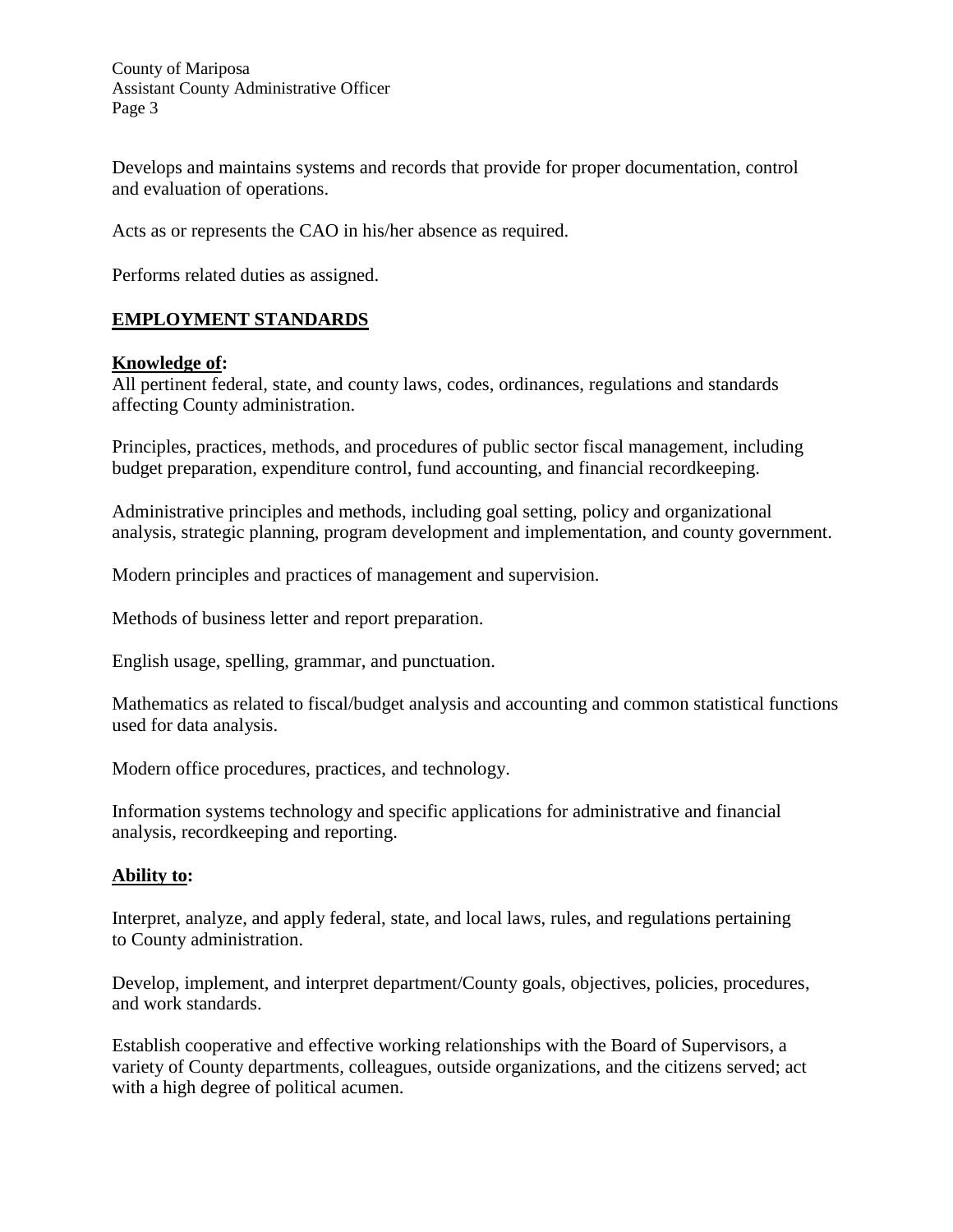Identify challenges and problems and conceive of analytical strategies to work toward solutions.

Select, train, motivate, develop, direct, and evaluate assigned staff.

Analyze complex problems, evaluate alternatives, and make sound recommendations.

Keep abreast of trends and requirements in County administration and operations.

Exercise sound, independent judgment within general policy guidelines.

Gain cooperation through discussion and persuasion.

Appraise situations and people accurately and quickly and adopt an effective course of action.

Represent the County effectively in meetings with others and make formal presentations to various groups.

Communicate effectively, both orally and in writing.

Prepare, review, and present reports, recommendations, and other correspondence and communications in a clear and concise manner.

Use and direct the use of computer programs for financial/administrative record-keeping and reporting.

Perform mathematical computations related to financial and data analysis.

Continue to develop professional knowledge, skills and networks through participation in appropriate professional organizations, events and training opportunities.

# **TYPICAL WORKING CONDITIONS**

Work is performed in a normal office environment. Tasks may involve extended periods of time at a keyboard or workstation.

# **TYPICAL PHYSICAL REQUIREMENTS**

Requires the mobility to work in an office environment. Requires the ability to sit at desk for long periods of time and intermittently walk, stand, stoop, kneel, crouch and reach while performing office duties; use hands to finger, handle or feel objects, tools or controls; lift and/or move objects and materials of up to 25 pounds. Must be able to maintain effective audio-visual discrimination and perception needed for making observations, communicating with others, reading and writing, and operating office equipment. Must be able to use a telephone to communicate verbally and a keyboard to communicate through written means, to review information and enter/retrieve data, to see and read characters on a computer screen.